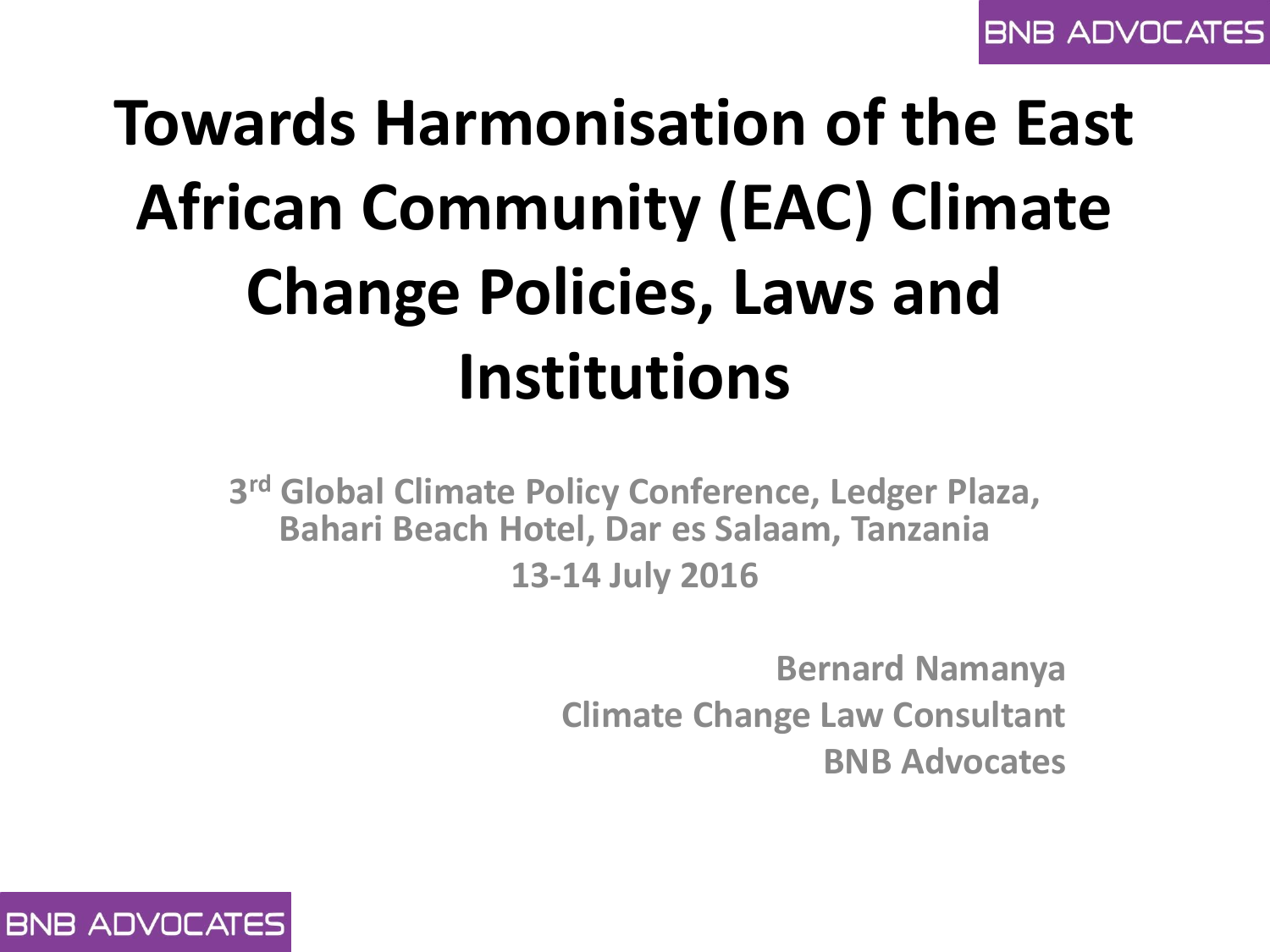# **Content outline**

- Introduction
- Analysis of climate change mitigation policies at EAC regional and member States' level
- Climate Change mitigation policies on the energy sector in East Africa: Implications for the private sector
- Conclusions and Recommendations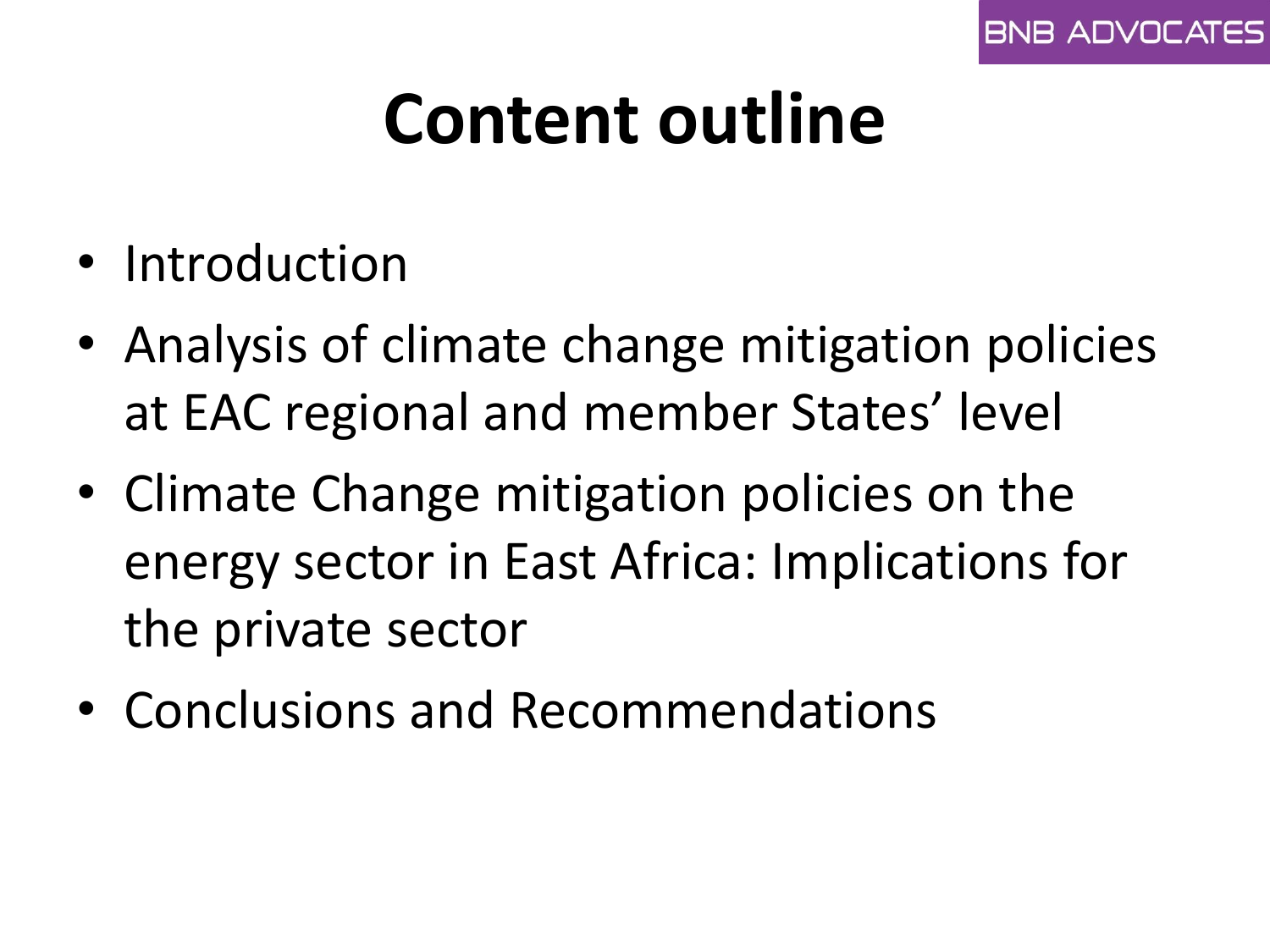- The paper has two main objectives:
	- i. To analyse the policy and legal frameworks on climate change both at the EAC regional and member States level, and determine the extent to which they are harmonized.
	- ii. To identify implications for the private sector in the context of the emerging legal and policy framework on climate change.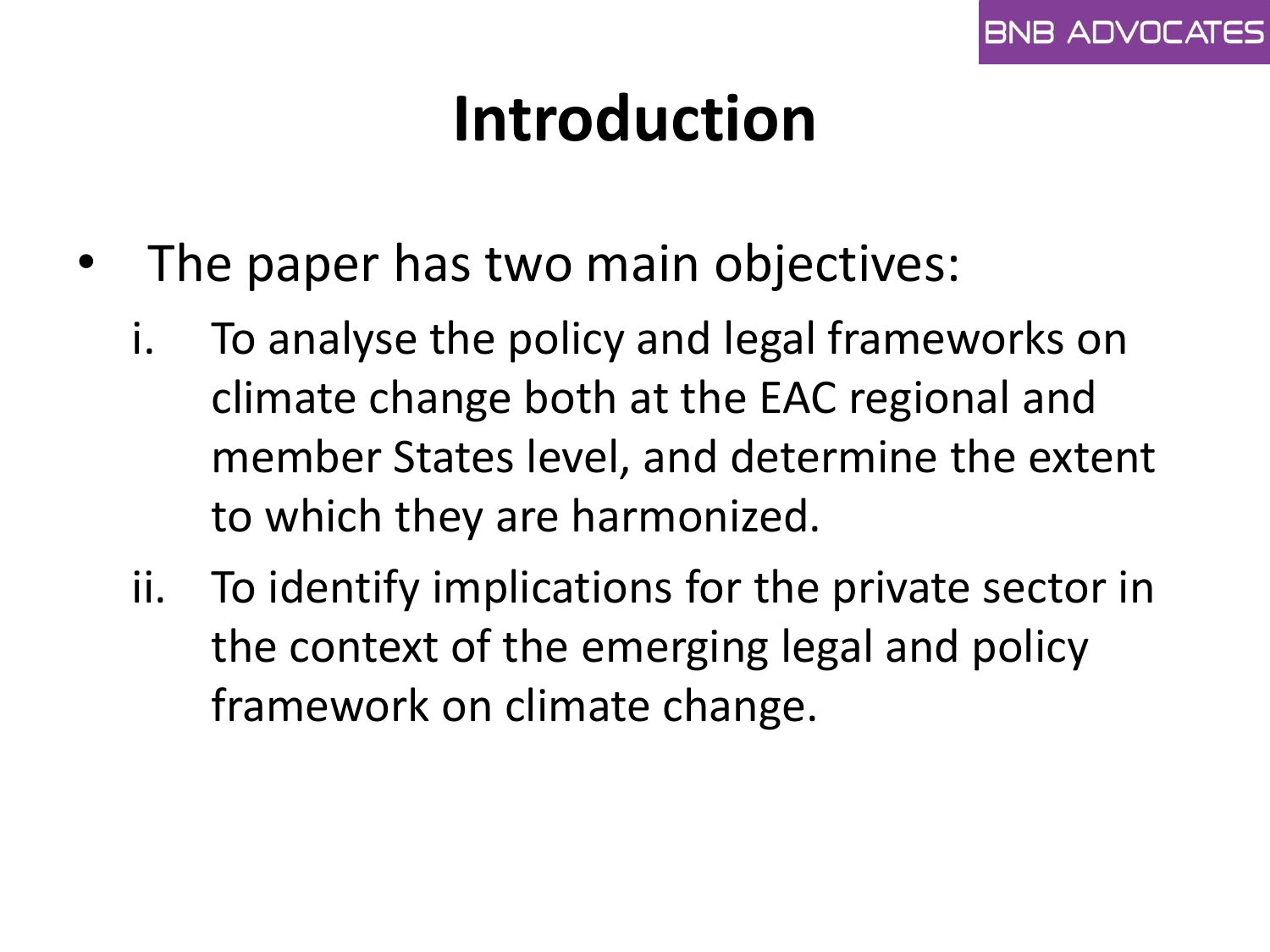### **Approach:**

- In order to demonstrate the extent to which the EAC climate change policy is harmonised with climate change policies of the member States, I will narrow down the analysis to **energy** policies.
- In summary, the paper will consider how the energy sector in the context of mitigation is addressed in the EAC climate change policy, and then analyse how the different member States have dealt with the energy sector in the context of mitigation in their national climate change policies.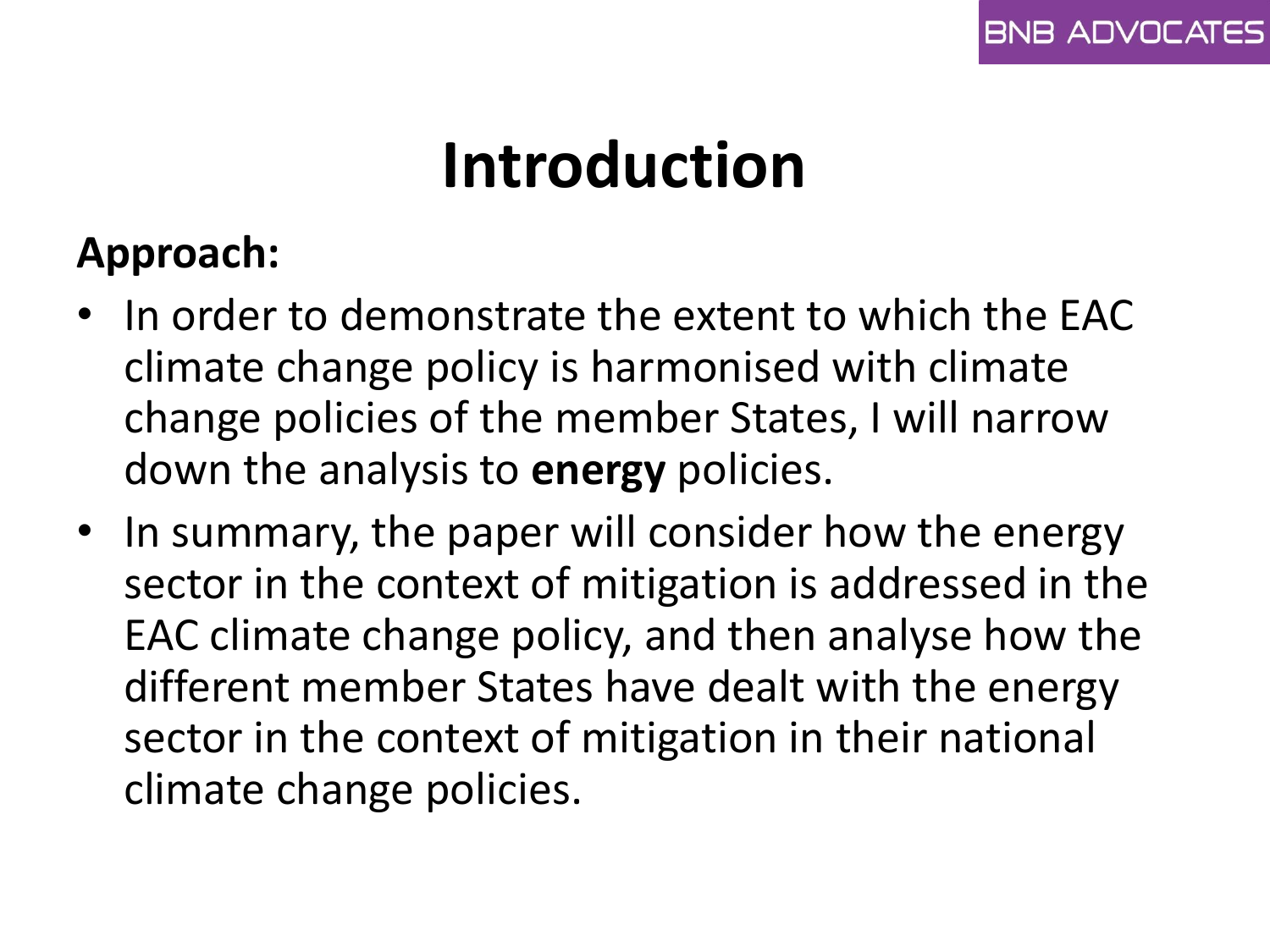- East Africa is one of the fastest growing economic regions in the world.
- There is high potential for exploiting renewable energy/clean energy.
- In 2010, only 37% of the population in East Africa had access to electricity .
- This means that are immense opportunities for placing the region on a low-carbon development pathway.
- In the run up to the adoption of the Paris Agreement in 2015, EAC Member States submitted various individual mitigation goals through their Intended Nationally Determined Contributions (INDCs).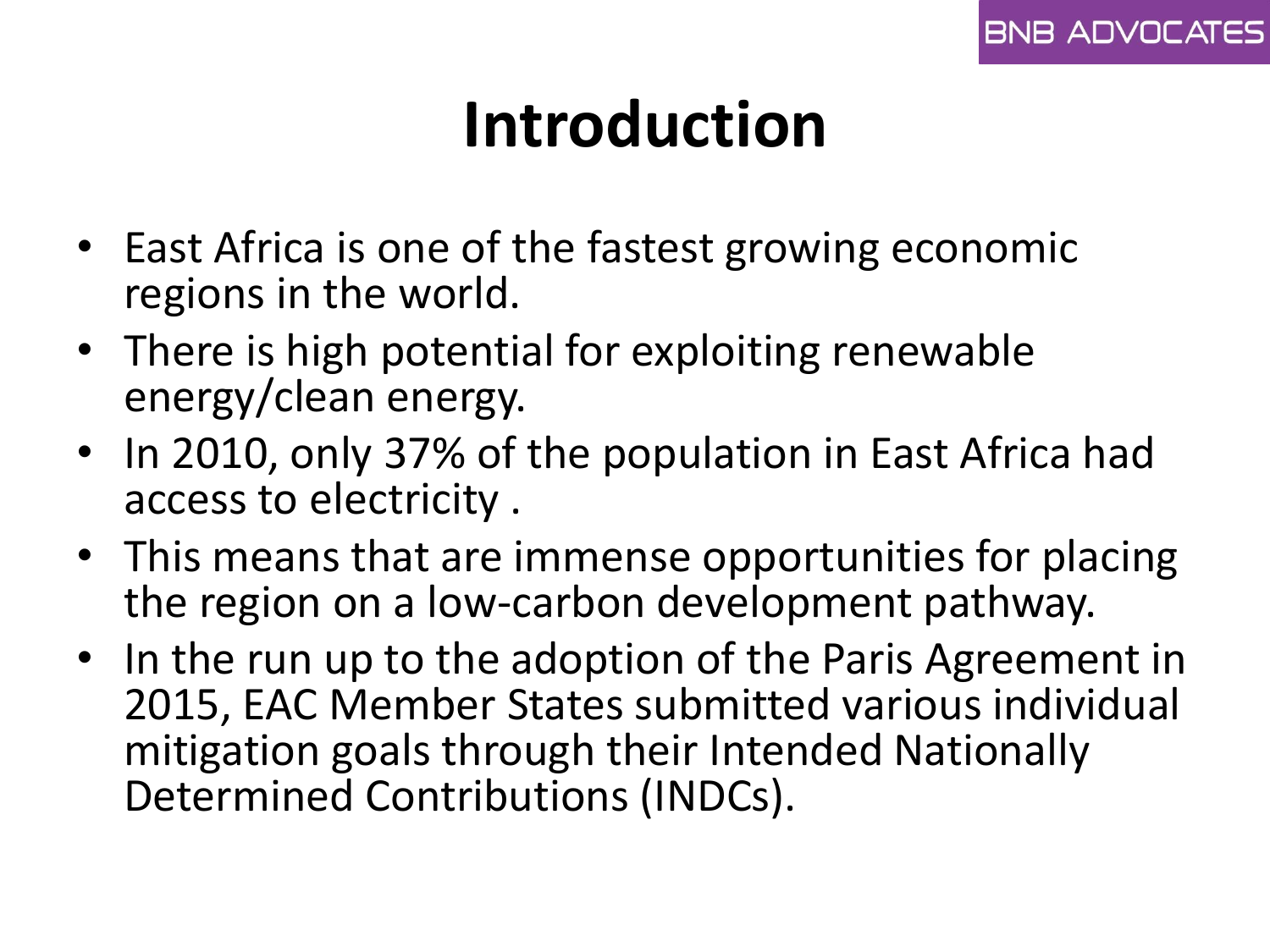BNB ADVOCAT

- *Article 126 (2)(b)* of the *EAC Treaty, 1999* requires Member States to take steps to harmonise all their national laws with those of the EAC.
- The Council of Ministers established a Sub-Committee on the harmonisation of national laws in the EAC context .
- It is important therefore, that the **emerging policy and legal framework on climate change**  within individual Member States be harmonised with the EAC regional policy on climate change.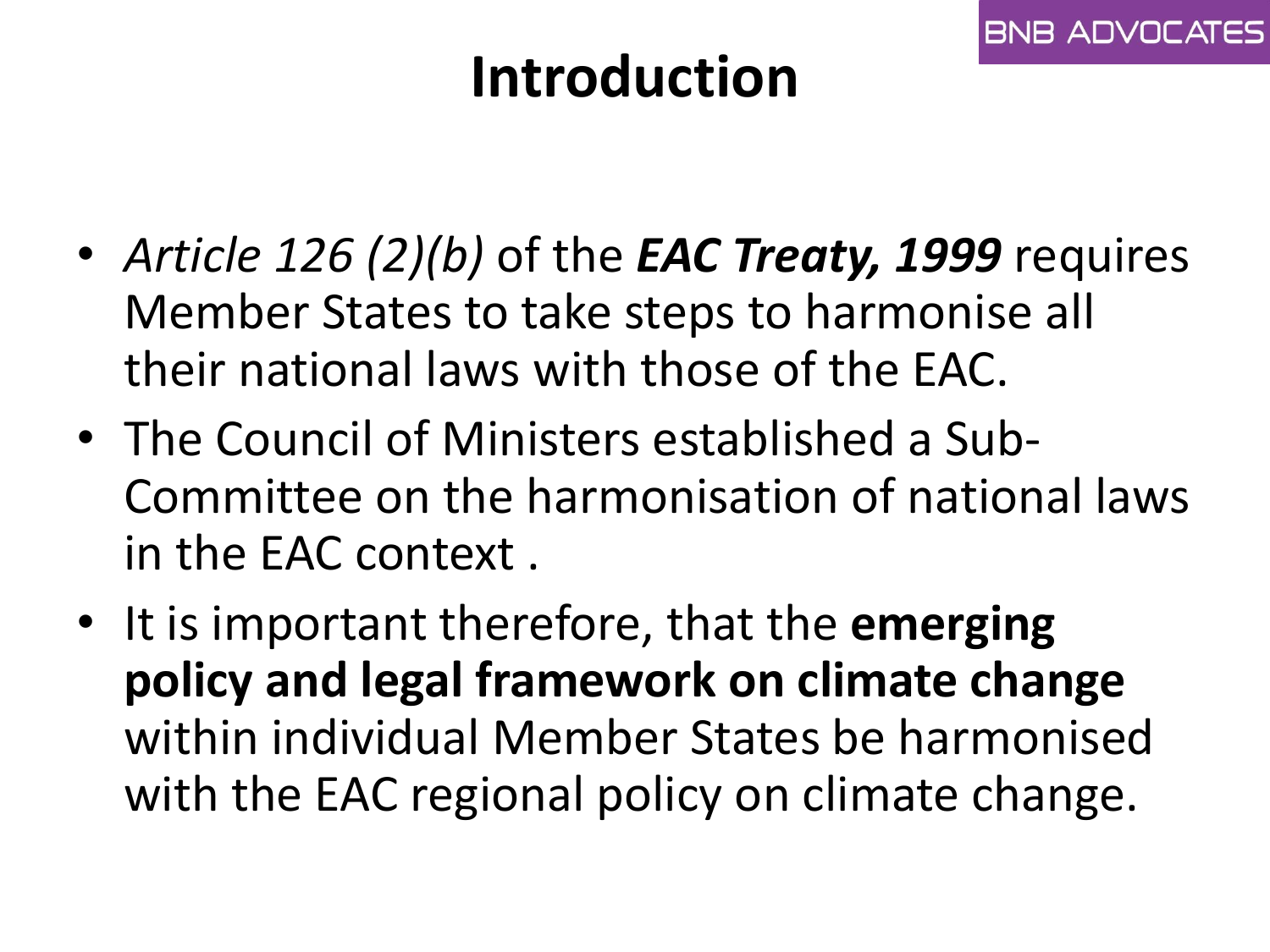### **Analysis of climate change mitigation policies at EAC regional level**

### **EAC Climate Change Policy, 2011:**

- scale up investment in renewable energy technologies.
- develop appropriate alternative energy sources, policies and measures to increase energy efficiency.
- devise a precautionary approach to the development of bio-fuels for mitigation and energy in view of food security issues.
- improve energy efficiency and promote clean energy technologies including hydropower, solar and wind.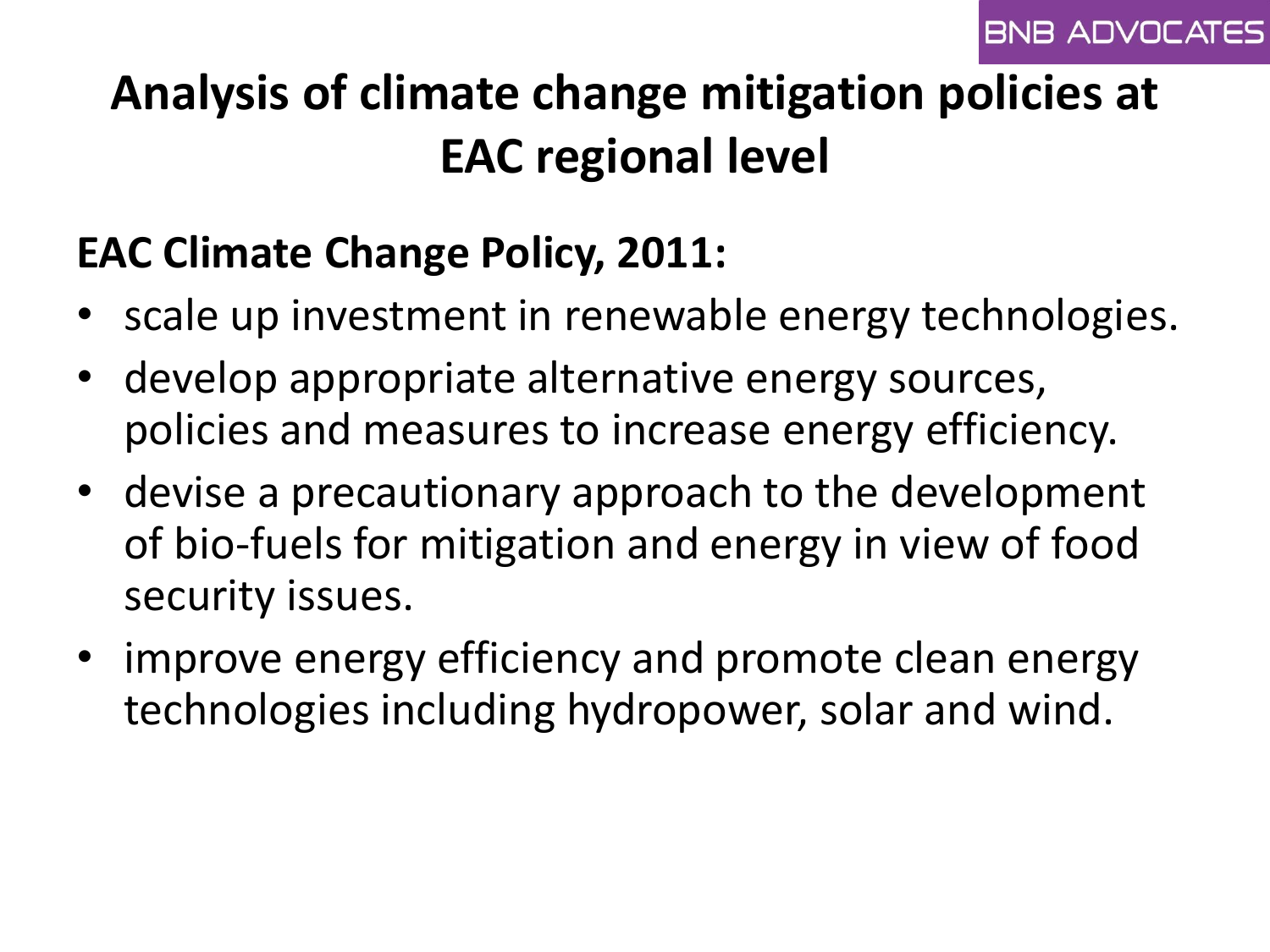#### **BNB ADVOCATES**

### **Analysis of climate change mitigation policies at member States' level**

- National Climate Change Policy, 2015 (Uganda)
- **Climate Change Act, 2016 (Kenya)**
- National Climate Change Strategy, 2012 (Tanzania)
- National Strategy on Climate Change and Low Carbon Development, 2011 (Rwanda)
- Intended Nationally Determined Contribution (INDC), 2015 (all EAC countries)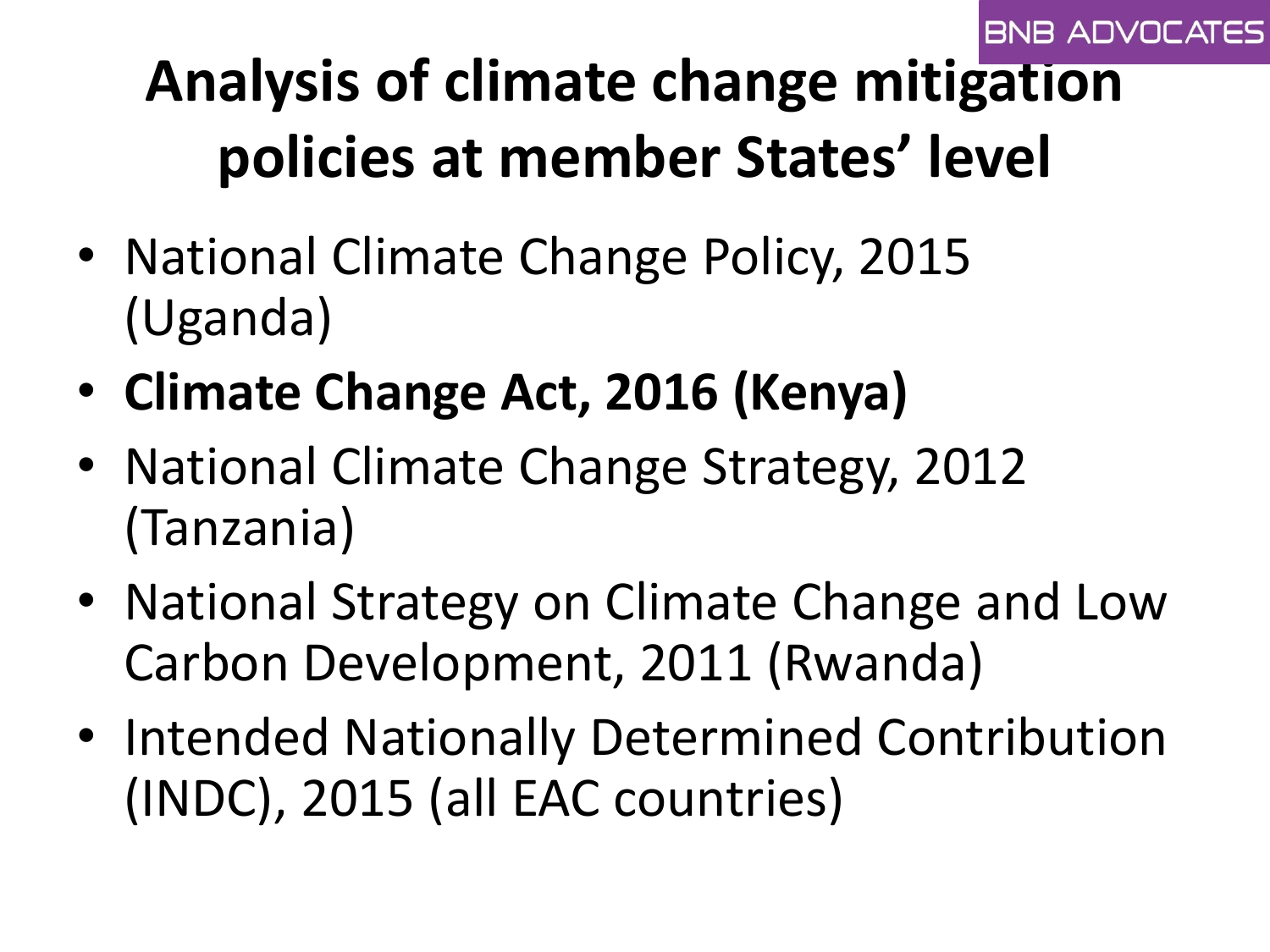### **Analysis of climate change mitigation policies at member States' level**

- A review of the climate change mitigation policies of Uganda, Kenya, Tanzania, Rwanda, and Burundi with specific focus on the energy sector, shows that they are consistent with those articulated at the EAC regional level.
- However, this is not the end of the story a detailed analysis of the energy laws and policies of each individual Member State would help to provide a deeper insight on the extent to which they are harmonised with the EAC climate change policy and legal framework.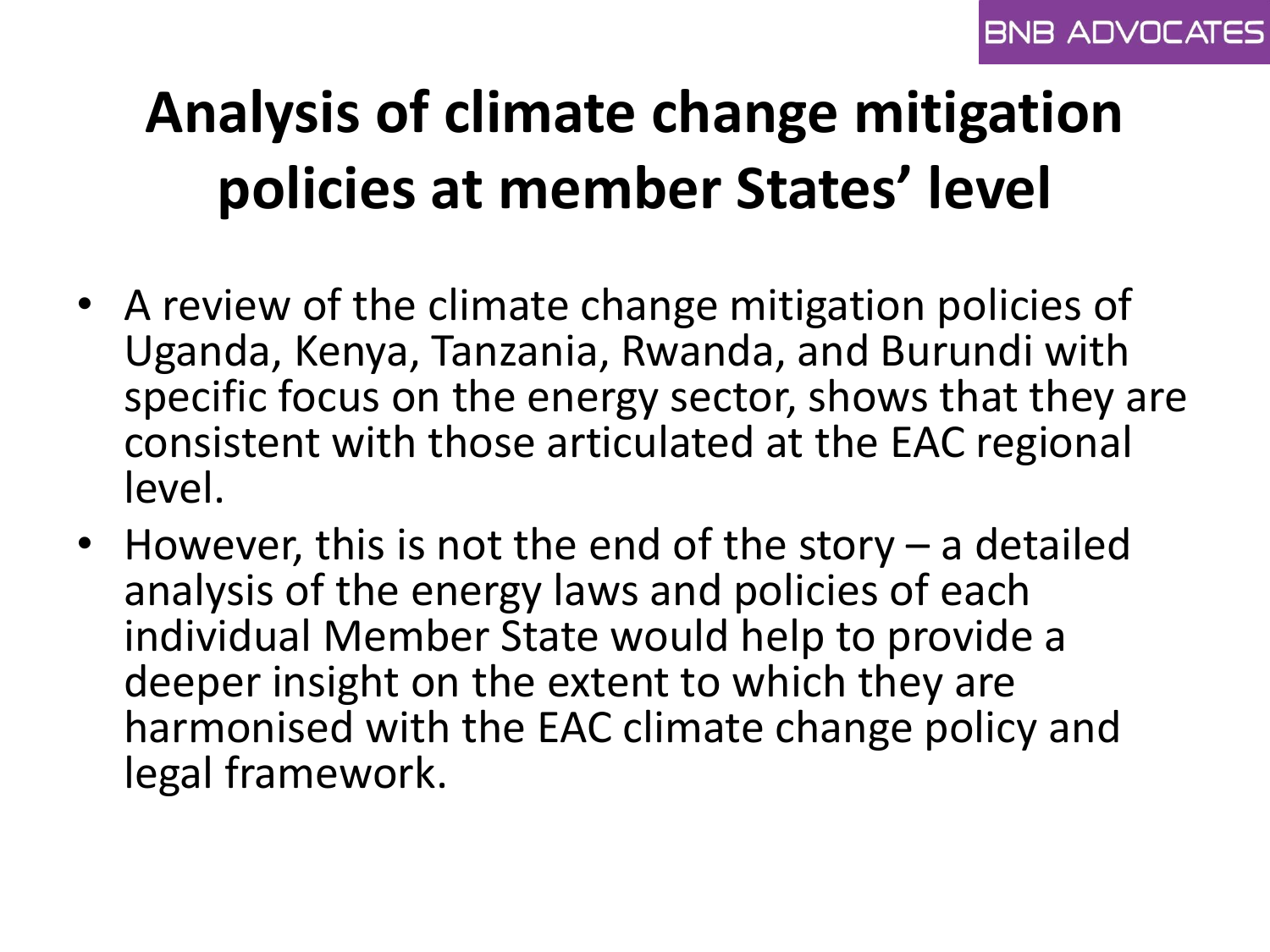### **Climate Change mitigation policies on the energy sector in East Africa: Implications for the private sector**

- Overall, it is noted that there are immense opportunities for the development of renewable energy and clean energy in East Africa.
- The governments in the region are taking commendable steps to improve the policy and legal environment so as to attract renewable energy/clean energy investments.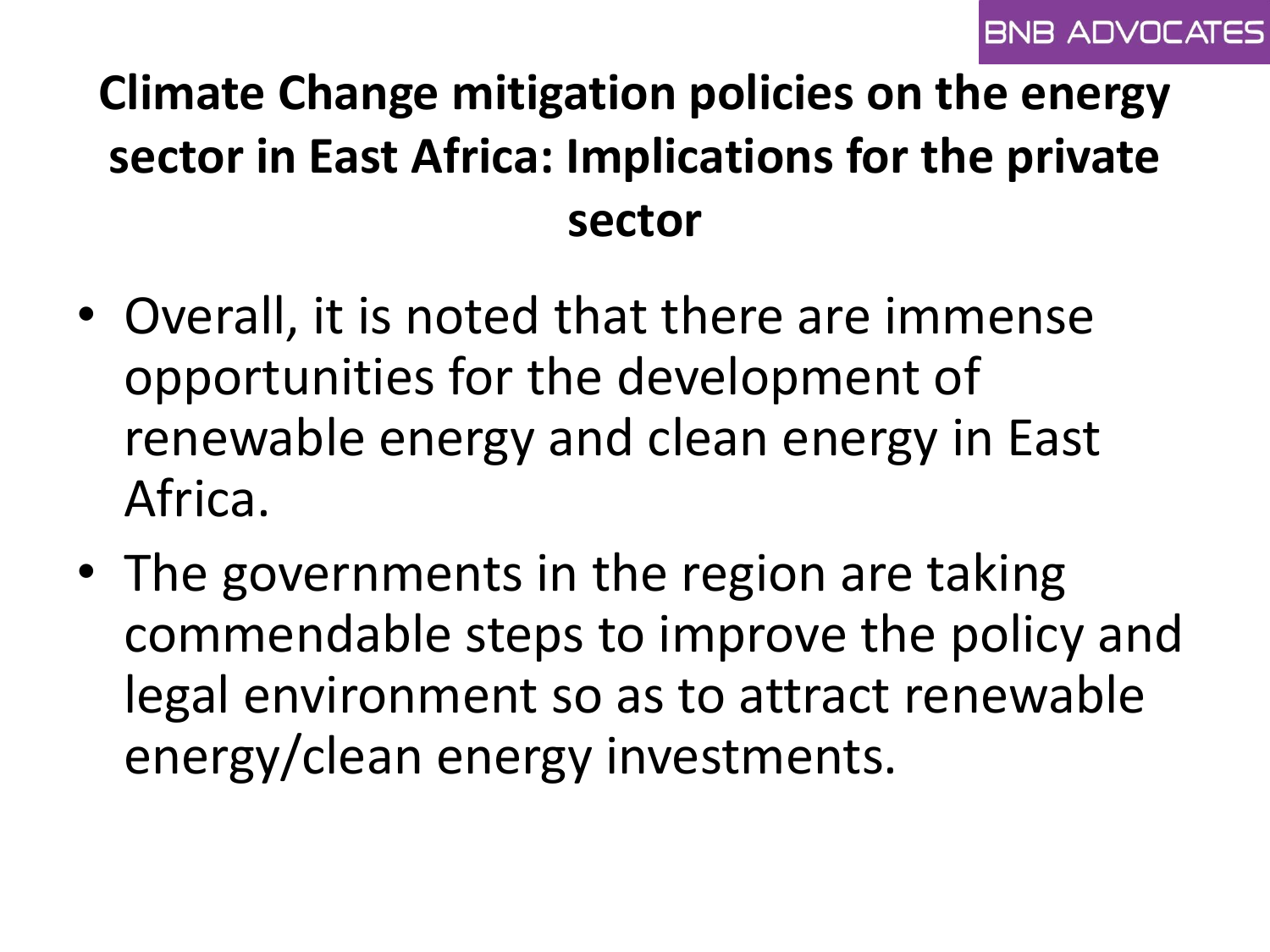## **Conclusions and Recommendations**

- Harmonise the emerging legal framework with the EAC regional policy on climate change and energy.
- Develop standardised Power Purchase Agreements (PPAs), Implementation Agreements and model licenses in a bid to attract more investments.
- Streamline technical, environmental, financial and economic project due diligence for the permit and license application process.
- Ensure timely payment of dues under PPAs by utility companies to independent power generators.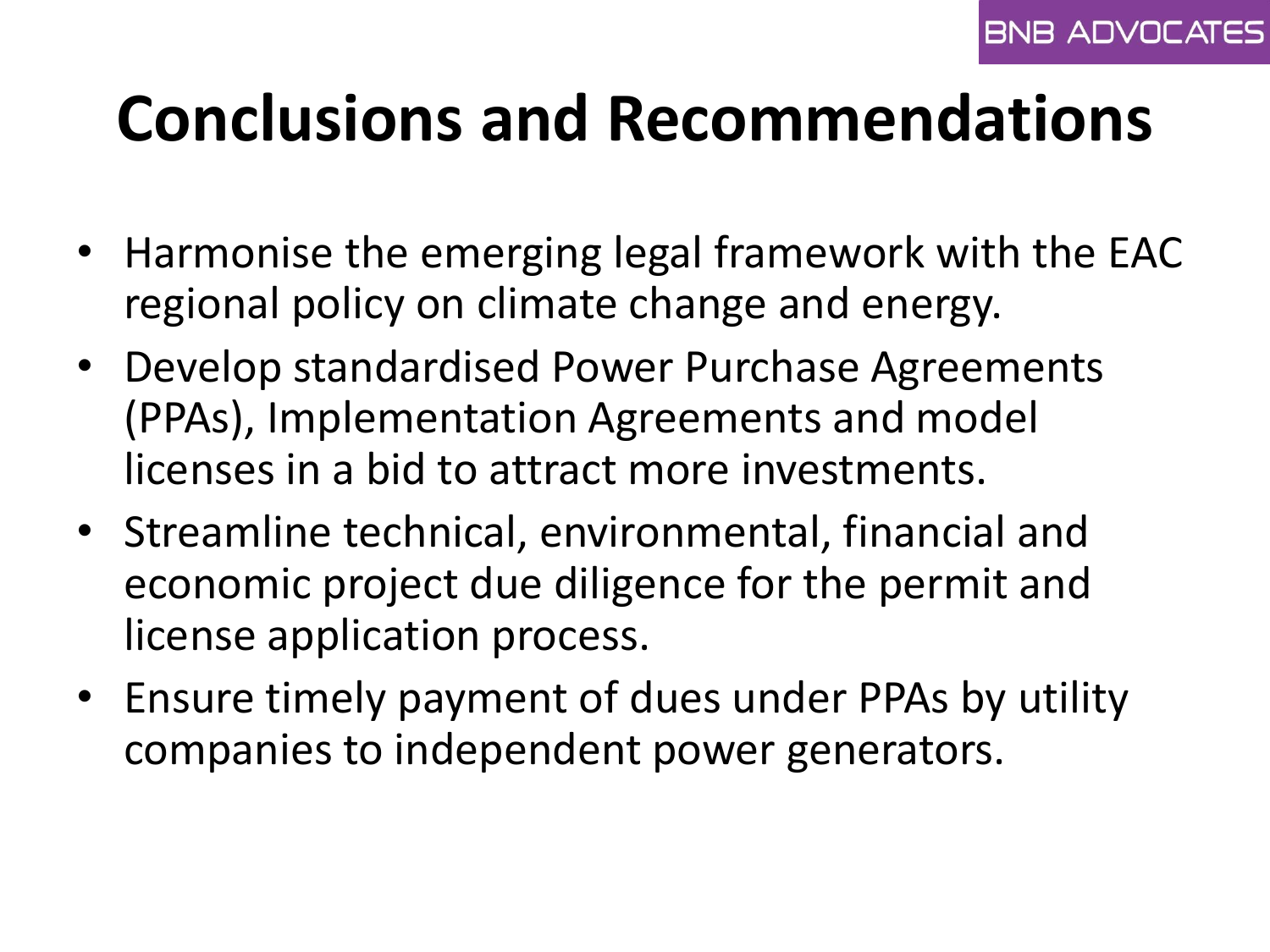## **Conclusions and Recommendations**

- Facilitate financial institutions to provide favourable facilities to independent power generators.
- Put in place clear and efficient licensing procedures for private power developers.
- Reform the tariff mechanism to enable automatic tariff adjustment formula to track movement in costs, inflation and currency fluctuations.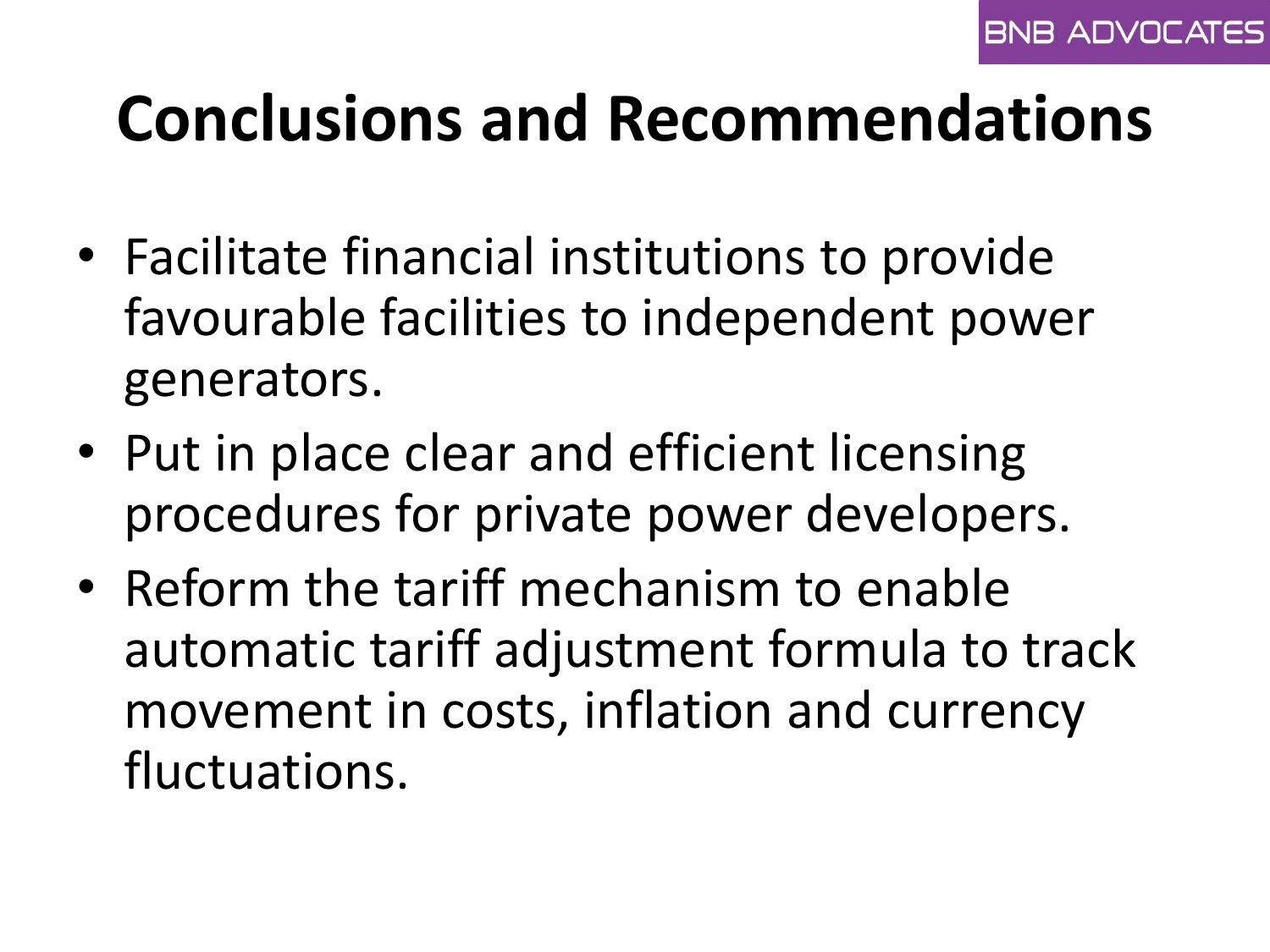## **Conclusions and Recommendations**

- Undertake awareness and sensitisation campaigns targeting the private sector to make them appreciate the need to pursue opportunities presented by climate change.
- Undertake further analytical papers interrogating the extent of harmonisation of climate change laws and polices within the EAC region– given that this paper has dealt (to a limited extent) with only the climate change mitigation policies in the energy sector.